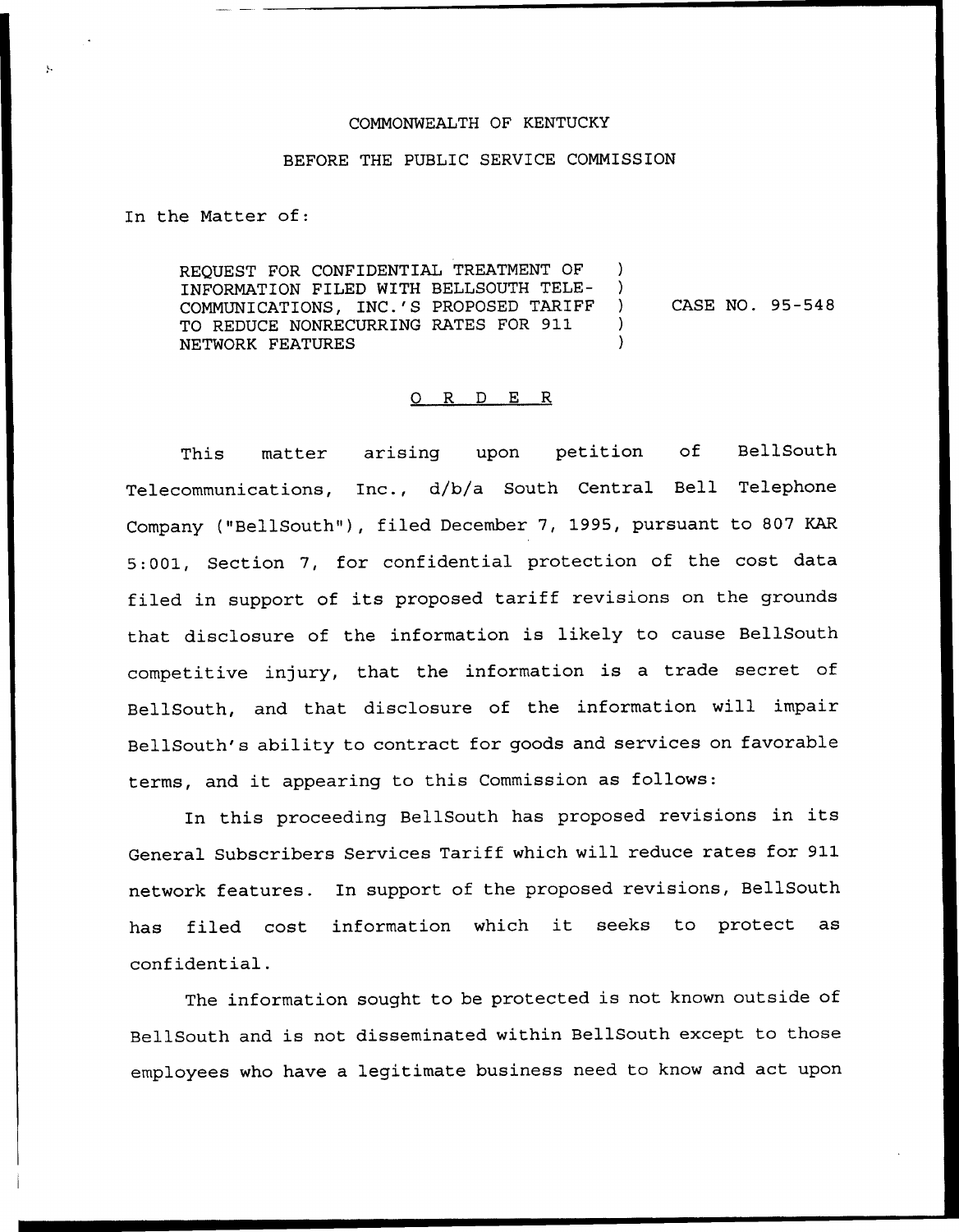the information. BellSouth seeks to preserve and protect the confidentiality of the information through all appropriate means, including the maintenance of appropriate security at its offices.

KRS 61.872(1) requires information filed with the Commission to be available for public inspection unless specifically exempted by statute. Exemptions from this requirement are provided in KRS 61.878(1). That subsection of the statute exempts several categories of information. One category exempted in paragraph (c)1 of that subsection is commercial information confidentially disclosed to the Commission which if made public would permit an unfair commercial advantage to competitors of the party from whom the information was obtained. To qualify for the exemption the party claiming confidentiality must demonstrate actual competition and <sup>a</sup> likelihood of substantial competitive injury if the information is disclosed. Competitive injury occurs when disclosure of the information is likely to give competitors an unfair business advantage. The petition filed by BellSouth does not satisfy this test.

Although no competitors of BellSouth offer 911 service, BellSouth maintains that the information is entitled to protection because there is potential for such competition. That potential exists because other vendors now offer equipment that serves the same purpose as BellSouth's E911 equipment, and it is feasible that a vendor of such equipment could purchase BellSouth's basic network elements, duplicate the efforts associated with building the E911

 $-2-$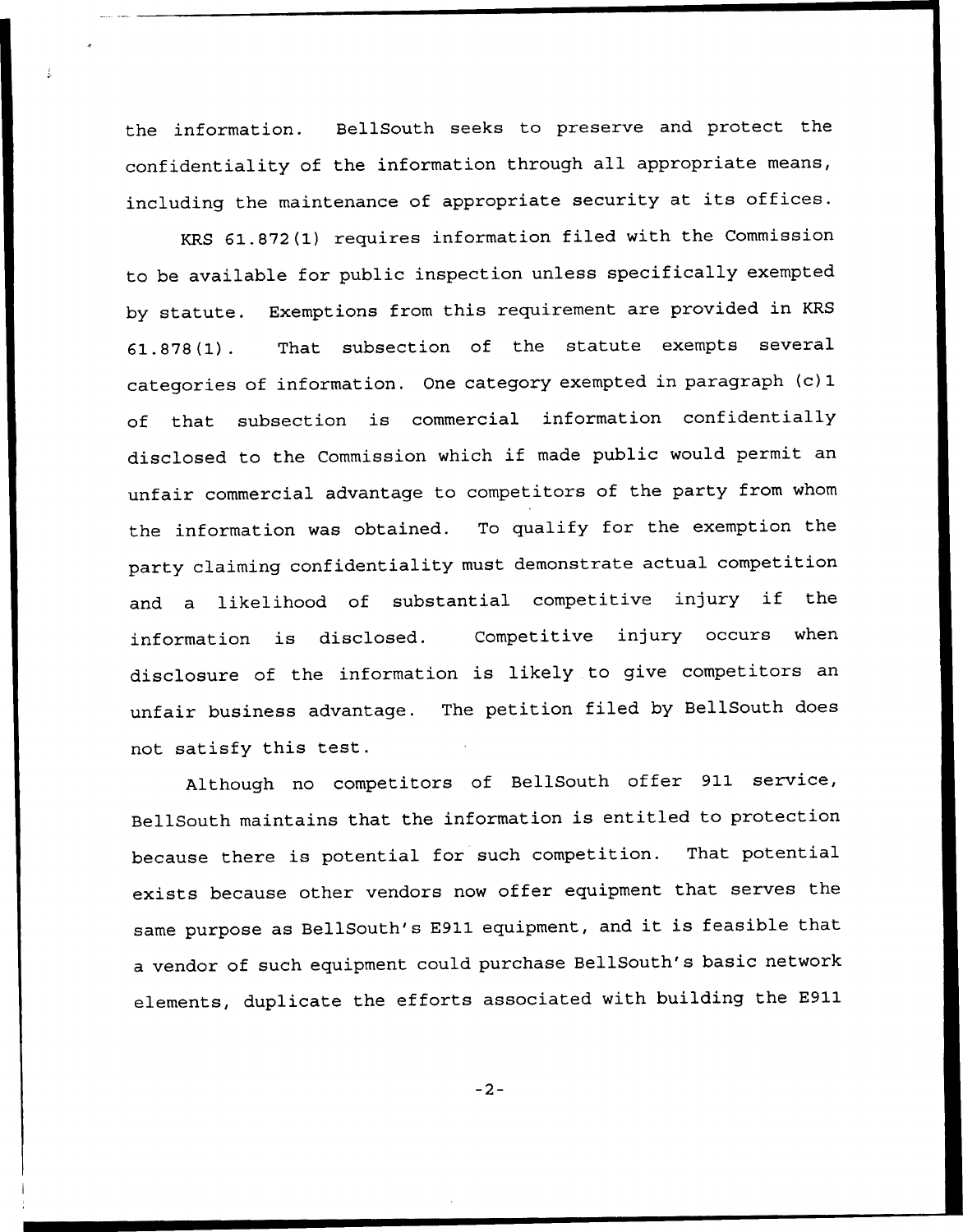database, and offer a competitive alternative to BellSouth's 911 service.

The statute, however, requires actual competition and existing competitors who can derive benefit from the information. In the absence of actual competition there can be no competitive injury from disclosure of the information, and the information is not entitled to protection on that ground.

BellSouth also maintains that disclosure would impair its ability to contract for goods and services on favorable terms. Although the cost data reflect prices from specific vendors, the petition neither demonstrates how disclosure of the information would adversely affect BellSouth's ability to negotiate favorable terms in the future, nor how the cost data would qualify for exemption if its disclosure did have such an adverse effect. Therefore, the information is not entitled to protection on this ground.

As a final ground, BellSouth maintains that the information should be protected because it is <sup>a</sup> trade secret. "Trade secrets" are defined by KRS 365.880(4) as information that:

- (a) Derives independent economic value, actual or potential, from not being generally known to, and not being readily ascertainable by proper means by, other persons who can obtain economic value from its disclosure or use, and
- (b) Is the subject of efforts that are reasonable under the circumstances to maintain its secrecy.

 $-3-$